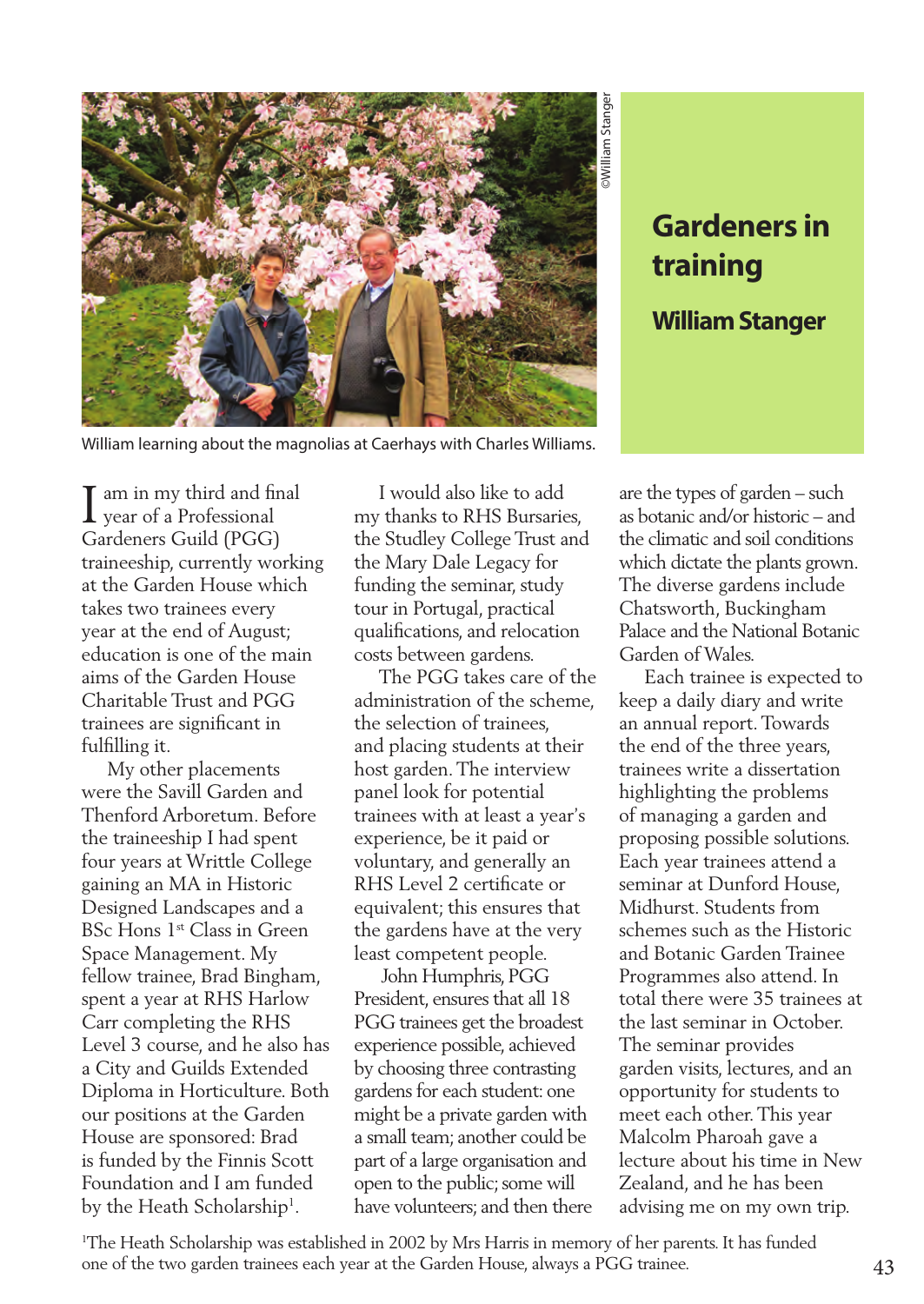Second-year trainees also have a week's study tour/ work experience to Parques de Sintra in Portugal.

 Trainees are funded to undertake additional training to obtain a spraying licence (PA6) and chainsaw licence (CS30/31). We two make up a third of the paid gardening team at the Garden House, which has greatly benefited from having trainees with these qualifications, ensuring that a lot of work can be done in-house rather than hiring contractors. A lot of the tree work is done over the winter when the garden is closed to the public.

 We are highly fortunate at the Garden House that retired gardener David Miles holds weekly tutorials including plant identification and workshops on pruning and

propagation, training which host gardens are not obliged to provide. David is particularly strict when it comes to the plant-identification tests: not only are we expected to identify the plants correctly, we have to get the spelling and punctuation right. We also get to use a wide range of machinery including tractors, hedge trimmers and mowers. Foreman David Milburn patiently goes through how to operate each piece of machinery before unleashing us into the garden. We also have the chance to ask Head Gardener Nick Haworth and the rest of the team questions – they are very generous in taking time to explain things and give us a thorough understanding. We are kept busy with a long to-do list: during the early part of the

year we moved a hundred tons of compost to mulch the garden, and resurfaced a quarter of the gravel paths.

 The Garden House offers a great training ground, encompassing many different areas with different styles of design and growing conditions. In the walled garden you can see moretraditional herbaceous and mixed borders, whereas the summer garden is more contemporary and naturalistic. Add to these woodland areas, a cottage garden, a bulb meadow and an arboretum and you have one of the most diverse gardens in the country. Not only do we learn about how to cultivate the plants in these different habitats, but also how to put them together artistically and extend the season of interest.



Trainees and volunteers planting dahlias at the Garden House. William at the wheelbarrow.